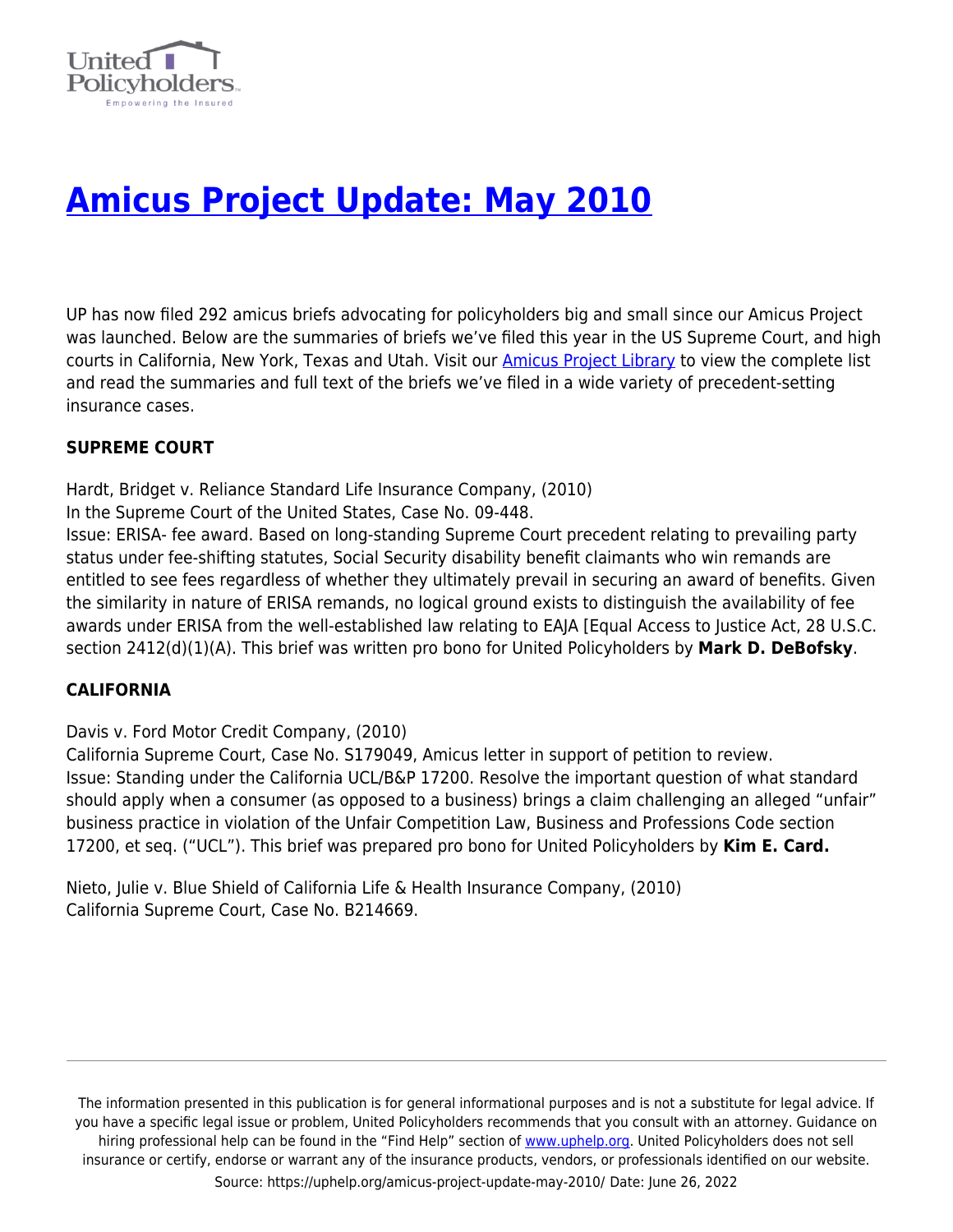

Issue: Post Claims Underwriting: Letter Brief in Support of Petition for Review. If the Court of Appeal decision cannot be reconciled with California public policy and is inconsistent with all other California authority, which has strongly condemned unlawful post claims underwriting. This brief was written pro bono for United Policyholders by **Alice J. Wolfson, Kim Card** and **Amy Bach.**

## **NEW YORK**

Henner v. Gemini Insurance Company (2010)

New York Supreme Court, Appellate Division, 4th Department. Docket Nos. CA 09-01832 and CA 01-01833.

Whether the lower court erred in dismissing policyholder's claim for insurance coverage based on untimely notice by failing to consider prejudice to the insurance companies. UP's [brief](http://www.unitedpolicyholders.org/pdfs/HennervGeminiInsuranceCobrief.pdf) was written pro bono by **John G. Nevius, Esq.** and **Raymond A. Mascia Jr., Esq.** of Anderson Kill & Olick, PC. Of Counsel: **Amy Bach, Esq.** 

### **TEXAS**

Advanced Environmental Recycling Technologies, Inc. v. American International Speciality Lines Insurance Co., (2010)

Case No. 09-11075, United States Court of Appeals for the Fifth Circuit.

Issue: This appeal addresses two issues of importance to policyholders across the country: (1) can "property damage" to the insured's "product" be considered an "accident" or "occurrence" for purposes of coverage under an umbrella liability policy; and (2) do exclusions in an underlying primary policy apply to the true umbrella (as opposed to follow-form) coverage available under an umbrella policy. UP's brief was written pro bono by **John Ellison, Esq.** of Reed Smith LLP. Download Motion For Leave To File Brief.

Pendergest-Holt, Laura, Stanford, R. Allen, Lopez, Gilbert Jr. and Kuhrt, Mark v. Certain Underwriters at Lloyd's of London and Arch Specialty Insurance Company, (2010)

US Court of Appeals for the Fifth Circuit (Texas). Case No. 10-20069.

Issue: This case involves the application of the "eight corners" rule to an insurers duty to advance defense costs in a D&O context. UP presented arguments to the court to show how the carriers position would defeat the purpose of D&O coverage. UP's brief was written pro bono by **John**

The information presented in this publication is for general informational purposes and is not a substitute for legal advice. If you have a specific legal issue or problem, United Policyholders recommends that you consult with an attorney. Guidance on hiring professional help can be found in the "Find Help" section of [www.uphelp.org.](http://www.uphelp.org/) United Policyholders does not sell insurance or certify, endorse or warrant any of the insurance products, vendors, or professionals identified on our website. Source: https://uphelp.org/amicus-project-update-may-2010/ Date: June 26, 2022